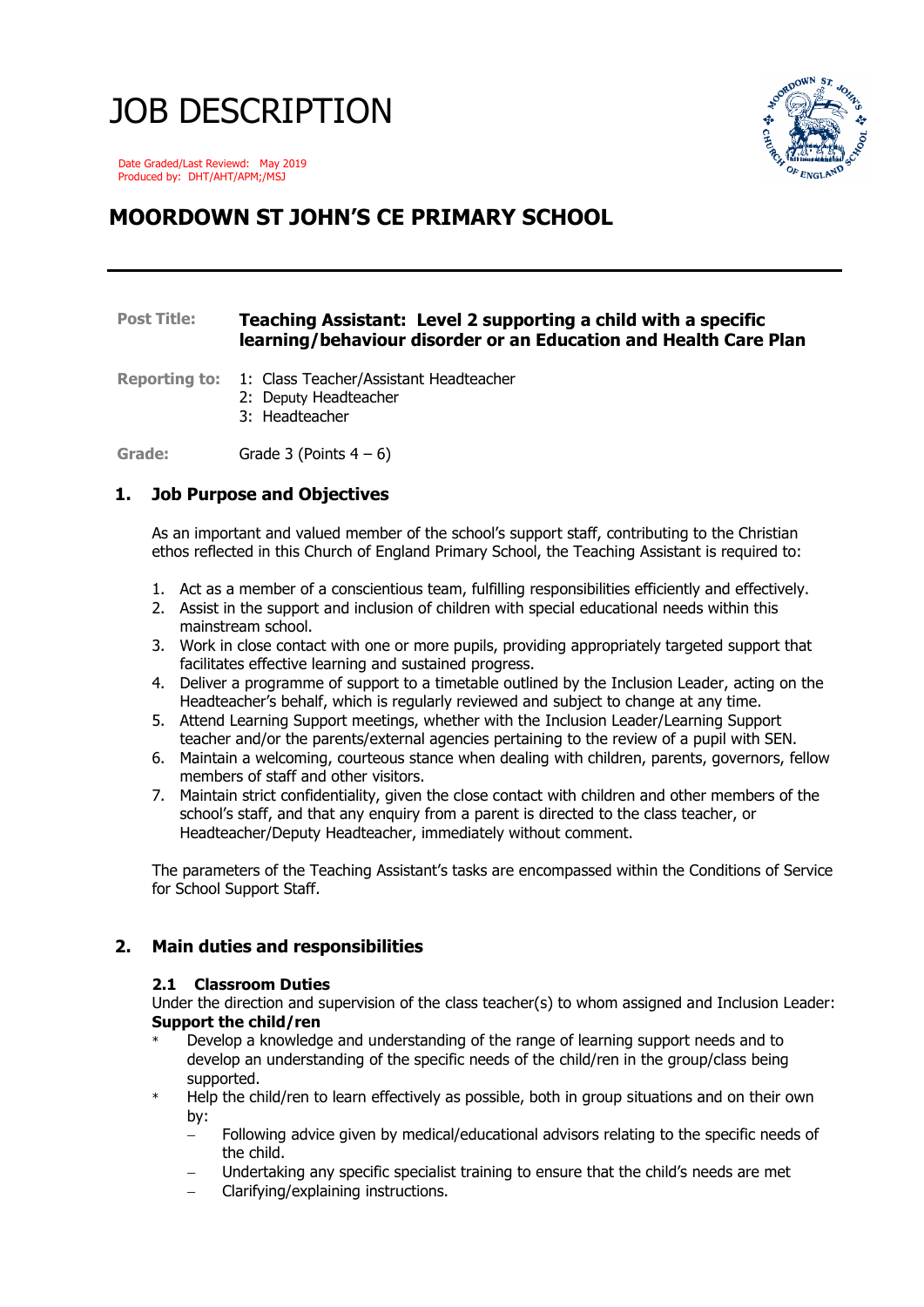- Ensuring (s)he/they can use equipment and materials provided.
- Motivating and encouraging as required.
- Assisting in any areas where there may be weakness (including personal hygiene).
- Helping them to concentrate and finish work.
- Meeting needs as required yet also encouraging independence.
- Liaising with the class teacher/Inclusion Leader about Individual Learning journeys.
- Developing appropriate resources to support the child/ren.
- Help the child/ren with all aspects of the curriculum whether individually or in small groups.

### **Support the Teacher**

- Participate, wherever possible, in the regular, weekly curriculum planning meetings.
- Support the promotion of the Futures Curriculum.
- \* Share in the preparation and planning of the Futures Curriculum, observing the class teacher's instructions.
- Be adaptable with regard to working on certain sophisticated items of equipment, such as the computer or specific equipment necessary to meet the needs of the child.
- Assist, with the teacher (and other professionals as appropriate), in the development of a suitable programme of support (Individual Learning Journey).
- \* Record and celebrate individual pupil progress in their Individual Learning Journey each time when working with the child.
- Suggest new steps to the class teacher.
- Contribute to the maintenance of the child/ren's progress records.
- Participate in the evaluation of school support programmes.
- Maintain accurate and succinct records about the child/ren's responses to particular tasks, sharing this information with the class teacher at agreed times during the school day.

## **Support the School**

- Liaise, advise and consult with other members of the team supporting the child/ren when asked to do so.
- Contribute to the reviews of the child/ren's progress.
- \* Attend relevant in-service training (overtime paid where outside of the teaching assistant contract)
- \* Be aware of school procedures.
- Respect confidentiality issues linked to home/pupil/teacher/school work and keep confidences appropriately.

# **2.2 Other Classroom Duties**

Again under the direction of the assigned class teacher(s) and Inclusion Leader deal with the following non-teaching tasks:

- a) Prepare and clean materials and equipment for use within designated areas and tidy up after use.
- b) Arrange the furniture and resources for group work.
- c) Mount and display children's work.
- d) Undertake photocopying, laminating, comb binding, etc
- e) File children's work.
- f) Attend to the children's personal needs and simple first aid; where a child is causing concern this should be reported, in the first instance, to their class teacher.

# **2.3 Duties Beyond the Classroom**

Under the direction and supervision of the teacher(s)/Key Stage Leader/Inclusion Leader carry out the following tasks if and when required:

- a) Assist with activities involving children outside the classroom.
- b) Accompany groups of children on educational visits, after prior briefing from the teacher(s) leading the trip.
- c) Help with first aid at playtimes, as required.
- d) Help in a general way with all visitors and parents coming into the school.